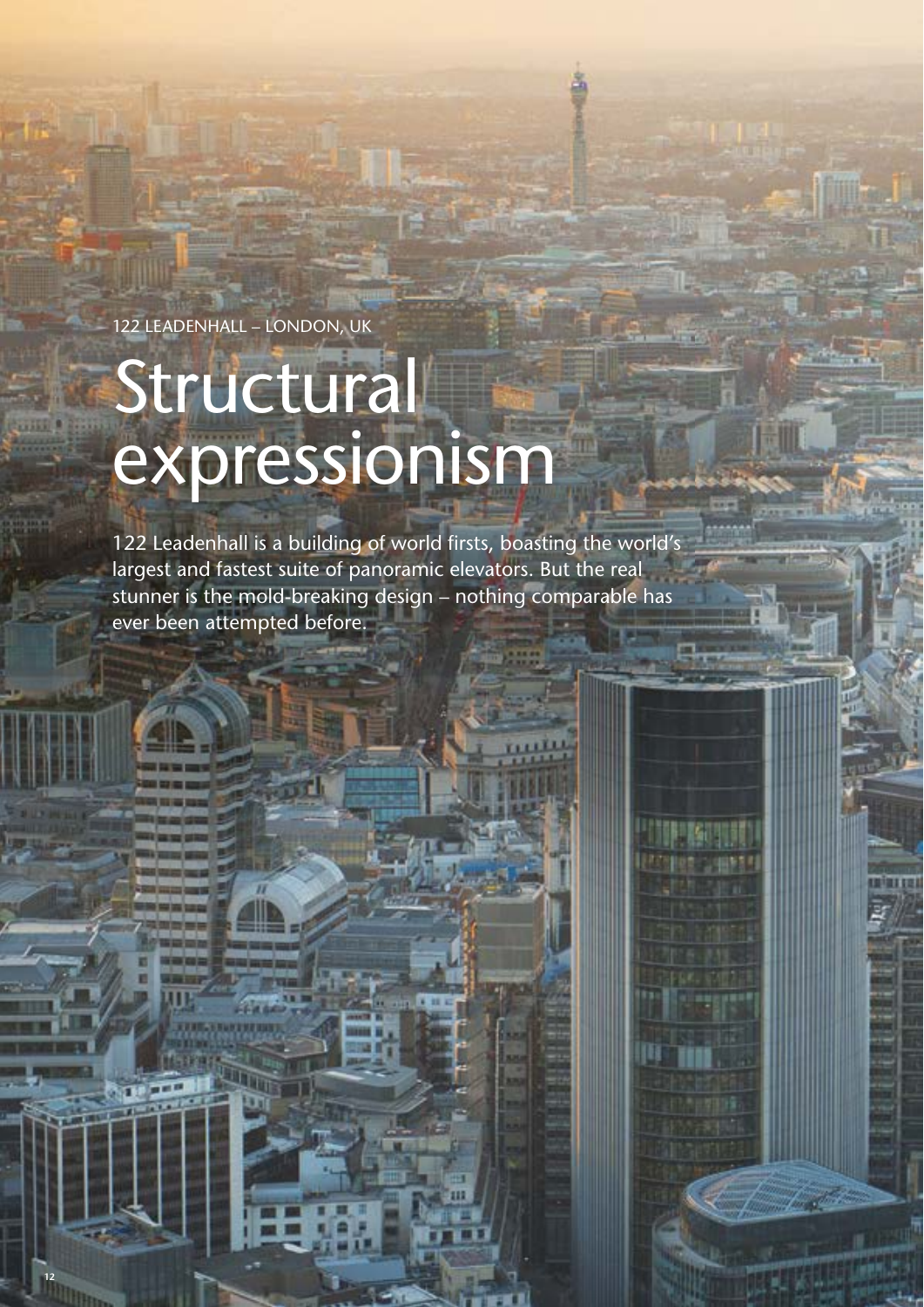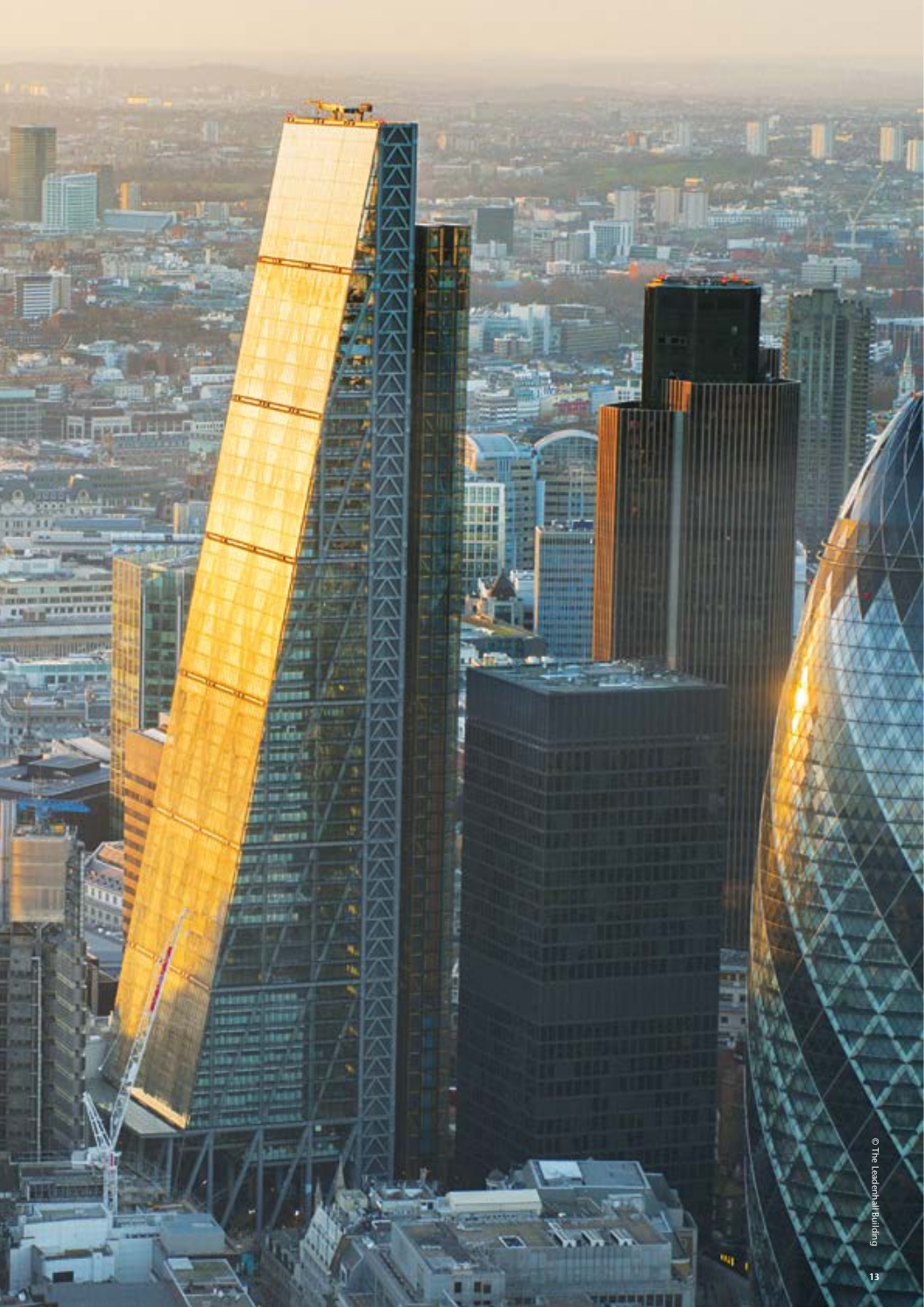The Leadenhall Building is the latest iconic addition to the London skyline. Designed by Graham Stirk of worldacclaimed architects, Rogers Stirk Harbour + Partners, the 45-story skyscraper is the tallest building in the Square Mile financial district, with 57,000 square meters of office space providing spectacular views across the Thames River and beyond.



No less breathtaking is the unusual tapering skyscraper fondly nicknamed The Cheesegrater. Incorporating enough glass to cover nine football fields, the structure is livened up by an array of 22 fully glazed scenic elevators that are highly visible behind the building's glass encasing. They are the fastest panoramic elevators in the world, taking only 30 seconds to whisk passengers from ground level to the top floor.

# **Bold reinvention of design**

A masterpiece in the making since 2011, this was one of the most challenging and rewarding projects for KONE.

The successful design and technical integration of the elevators was central to the architecture, affirms architect **Maurice Brennan** from Rogers Stirk Harbour + Partners. "We had a close working relationship with KONE. From the beginning, every component was under the radar. The visual design, technical solutions and strategy for delivery were developed in parallel. Any other methodology would not have achieved the unique world-class installation we see in the building today."

# **Vertical evolution**

"Every component is a one-off designed according to precise specifications," confirms KONE Senior Design Specialist **Duncan Mackie**.

The color accents of the minimalistic elevators match the signature elements of the architecture. Wrapped around the glazed car is an eye-catching sling in striking orange for passengers and bright green for goods, with integrated balustrades making the car appear taller. The secret to the clean look is the absence of trunking and electrification in the shaft. All wiring is subtly concealed in floor zones and interfaces adjacent to the elevator well.

"This is a world first," reveals KONE Senior Project Manager **Dean Ashby**. "The pedestrian traffic below can look up and see nothing but a perfectly empty shaft. It looks simple, but was massively complicated to achieve."

Another world first is the special auto-transfer software integrated in the KONE Polaris™ Destination Control System. "A passenger can transfer between the low-, mid- and highrise elevator zones at the push of a single button. The elevator automatically allocates the designated car," explains Mackie.

## **Inside-out masterpiece**

The skyscraper has no real ground floor, but sits on stilts above a grassy public concourse. KONE escalators provide seamless transition into the reception area, and everyone who enters can see the internal components of the escalators moving and ticking.

The Leadenhall Building is truly a showpiece, as both the escalators and elevators are 100 percent visible from outside. "They are the front door of the building," says Brennan, who praises KONE's willingness to get the fine details millimeter-